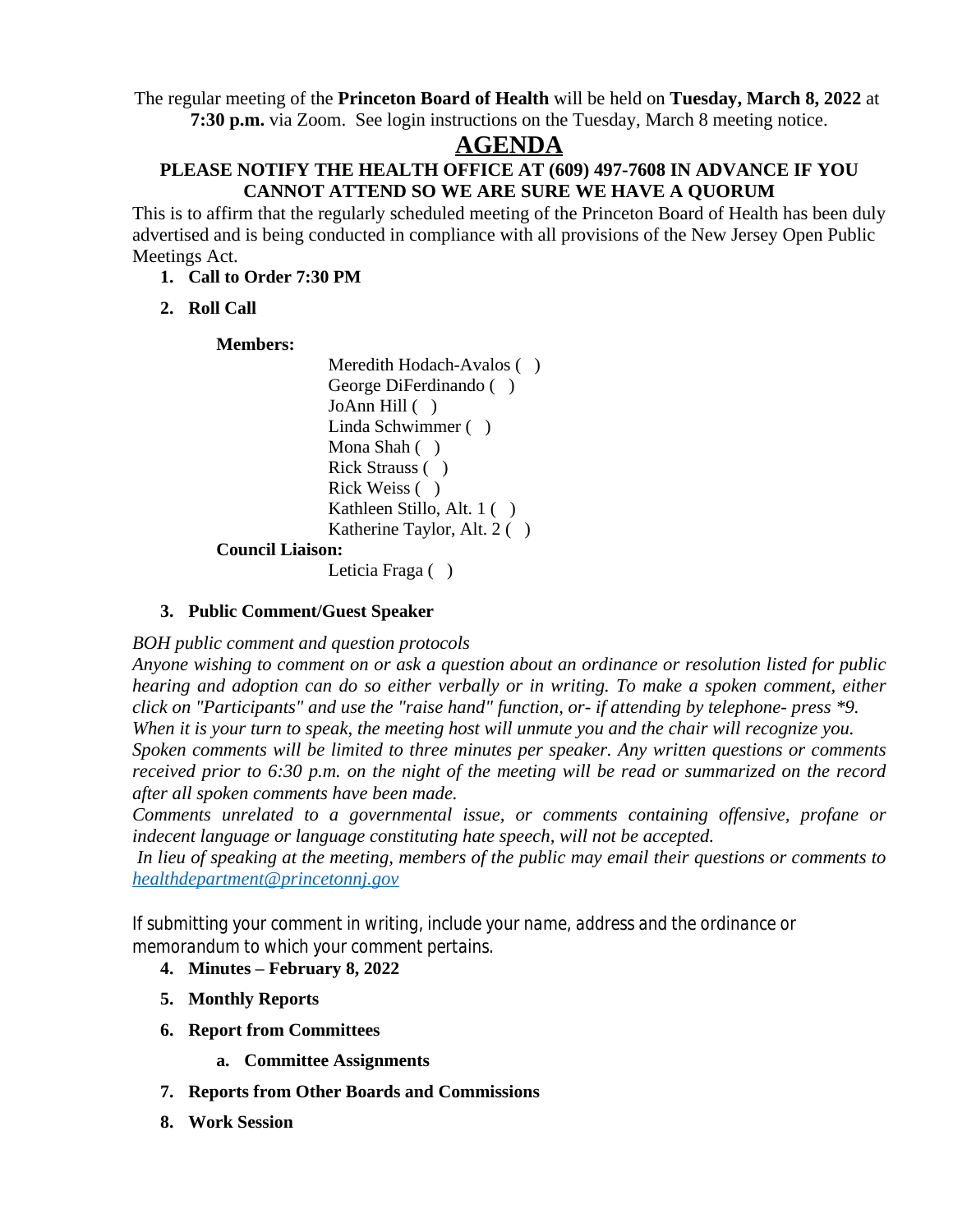- **a. BoH Ordinances**
- **9. New Business**
	- **a. Health Department Annual Report Overview**
- **10. Old Business**
	- **a. Public Meeting Status**
	- **b. Health Impacts of Recreational Cannabis Legalization (RCL)**
- **11. Closed Session (If Needed)**
- **12. Adjournment**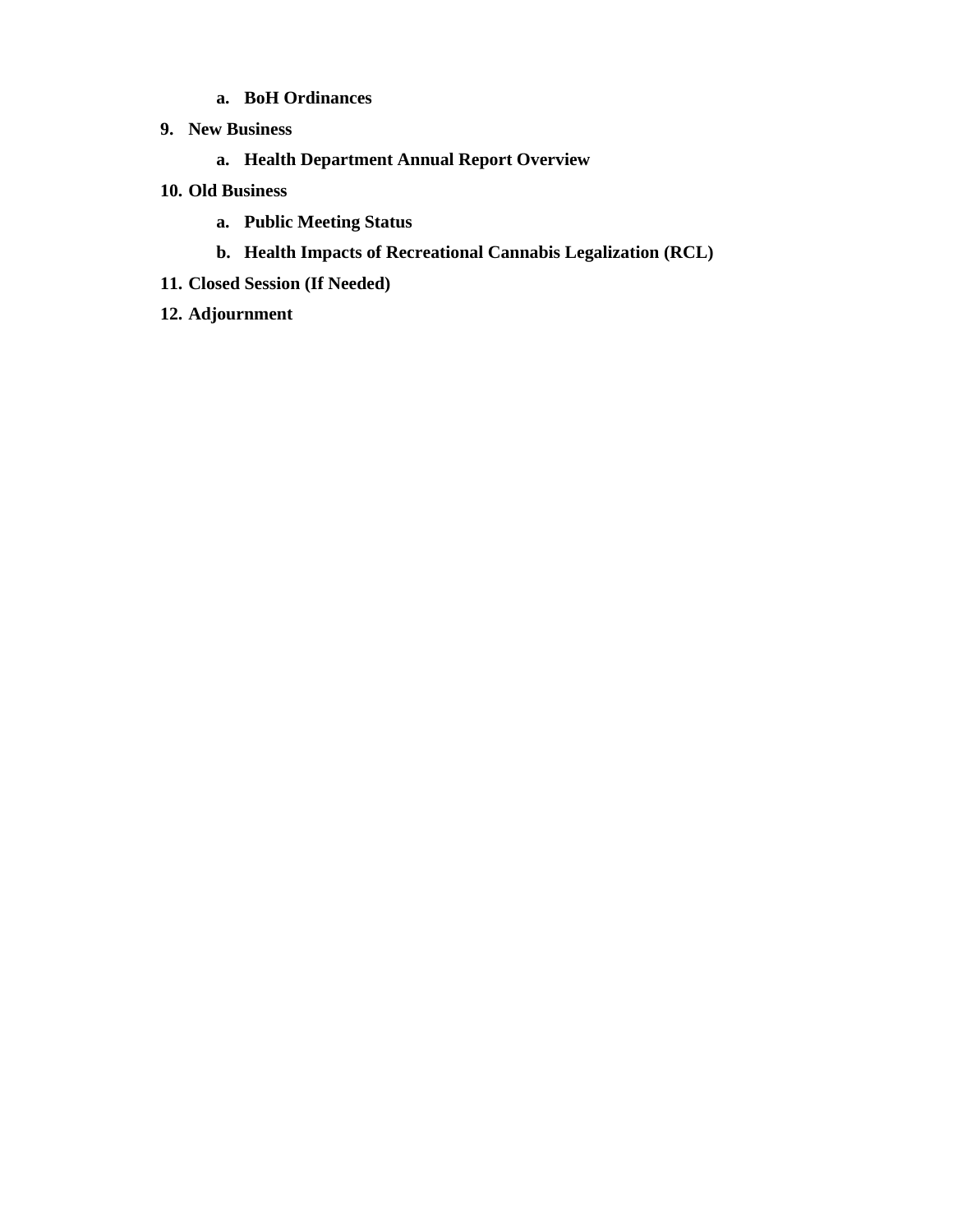Backgrounder Health Impacts of Cannabis and Health Ad-Hoc Committee on Cannabis and Health Board of Health, Municipality of Princeton March 1, 2022

The New Jersey Cannabis Regulatory Enforcement Assistance and Marketplace Modernization ACT (the CREAMM Act) is the law that authorizes the Cannabis Regulatory Commission (CRC) to expand and further develop the current Medicinal Cannabis Program, as well as develop, regulate, and enforce the rules and activities associated with recreational cannabis for adults 21 years or older. The Act also addresses other important issues related to cannabis:

- The Act requires the State courts and law enforcement to expunge people's records for certain prior marijuana-related offenses;
- The Act directs the State Legislature to reinvest revenue from cannabis sales to initiatives such as financial support for individuals in Impact Zones; and
- The Act requires the CRC to adopt minimum standards to protect the health of medicinal patients and recreational consumers.

The NJCRC adopted initial rules on August 19, 2021, to accomplish these tasks. ([https://www.nj.gov/cannabis/documents/rules/NJAC%201730%20Personal%20Use%20Cannabis.](https://www.nj.gov/cannabis/documents/rules/NJAC%201730%20Personal%20Use%20Cannabis.pdf) pdf )

On February 8, 2022, the Board of Health of the Municipality held a discussion, first among the Board members and then from community members, to consider both the general issue of the health impacts of recreational cannabis legalization (RCL), as well as the specifics of the report of the Cannabis Task Force which had been presented to the Princeton Council on November 23, 2021. After the discussion, the Board created an ad hoc workgroup to discuss these issues and present the Board its findings, and any specific recommendations, at the Board's March 8<sup>th</sup>, 2022, meeting.

## Methods

This is NOT meant to be an exhaustive report. Specifically, this does not purport to be a metanalysis of extent data on cannabis use pre- and post- legalization in other states or other countries (Canada, Uruguay) that have passed RCL. Rather, it is a good faith effort to present the current themes in the medical and public health literature on the potential hazards and benefits of RCL.

It is also an attempt to share some lessons from the decades long efforts to mitigate the potential hazards of other substances that impact physical and behavioral health, especially tobacco initiation and use in youth, as the latter has a broad literature that is well known to the authors and to the public health community at large. The Princeton Board of Health has a long history of the use of its ordinance authority in attempts to mitigate the hazards of both direct tobacco use and side stream tobacco use, as well as a recent history of attempting to mitigate vaping initiation and use among youth in Princeton.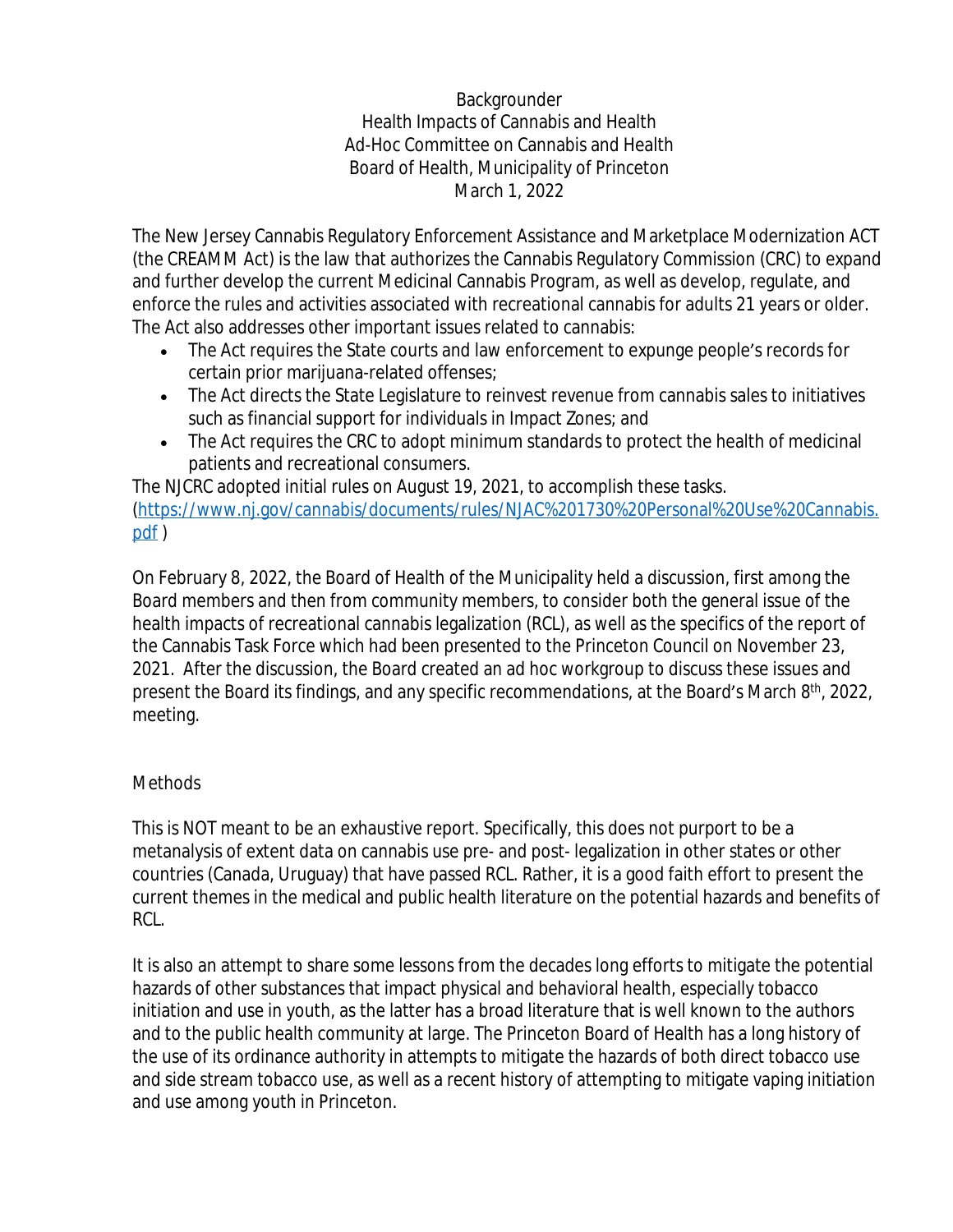**Sources** 

Addiction The diverging trajectories of cannabis and tobacco policies in the United States: reasons and possible implications. Hall, W; Koziowski, LT. 018 Apr;113(4):595-601 <https://pubmed.ncbi.nlm.nih.gov/28544367/>

American Medical Association Educational HUB "Marijuana" [https://edhub.ama-assn.org/jn](https://edhub.ama-assn.org/jn-learning/pages/marijuana-cme-course)learning/pages/marijuana-cme-course

American Public Health Association Policy Statement, 10/20/2020 "A Public Health Approach to Regulating Commercially Legalized Cannabis" [https://www.apha.org/policies-and-advocacy/public](https://www.apha.org/policies-and-advocacy/public-health-policy-statements/policy-database/2021/01/13/a-public-health-approach-to-regulating-commercially-legalized-cannabis)health-policy-statements/policy-database/2021/01/13/a-public-health-approach-to-regulatingcommercially-legalized-cannabis

Association of State and Territorial Health Officers "**Legalizing Cannabis for Non-Medical Adult-Use Policy Statement"**

[https://www.astho.org/globalassets/pdf/policy-statements/legalizing-cannabis-for-non-medical](https://www.astho.org/globalassets/pdf/policy-statements/legalizing-cannabis-for-non-medical-adult-use.pdf)adult-use.pdf

Centers for Disease Control Marijuana and Public Health <https://www.cdc.gov/marijuana/index.htm>

JAMA Network <https://jamanetwork.com>

Journals include: JAMA Open Network; JAMA Cardiology, Dermatology, Health Forum, Internal Medicine, Neurology, Oncology, Ophthalmology, Otolaryngology, Pediatrics, Psychiatry, and **Surgery** 

Dates: Present to 1/1/2020 on "Cannabis"

The Lancet: "Public Health Implications of legalizing the production and sale of cannabis for medicinal and recreational use" Hall, W; Stjepanovic D; Caulking J; et al. *Lancet* **2019; 394: 1580–90 [https://www.thelancet.com/pdfs/journals/lancet/PIIS0140-6736\(19\)31789-1.pdf](https://www.thelancet.com/pdfs/journals/lancet/PIIS0140-6736(19)31789-1.pdf)**

Massachusetts Cannabis Control Commission "Parents Resource Page": <https://masscannabiscontrol.com/parents/>

National Association of County & City Health Officials "STATEMENT OF POLICY: Medical and Adultuse Cannabis and Cannabinoids" [https://www.naccho.org/uploads/downloadable-resources/17-](https://www.naccho.org/uploads/downloadable-resources/17-06-Medical-and-Adult-use-Cannabis.pdf) 06-Medical-and-Adult-use-Cannabis.pdf

NJ Cannabis Regulatory Commission "Safe and Responsible Consumption" Website: <https://www.nj.gov/cannabis/adult-personal/safe-responsible-consumption/>

Pediatrics in Review: "Marijuana Use and Potential Implications of Marijuana Legalization" Grigsby, TM; Hoffmann, LM, Moss, MJ. *Pediatr Rev* (2020) 41 (2): 61–72.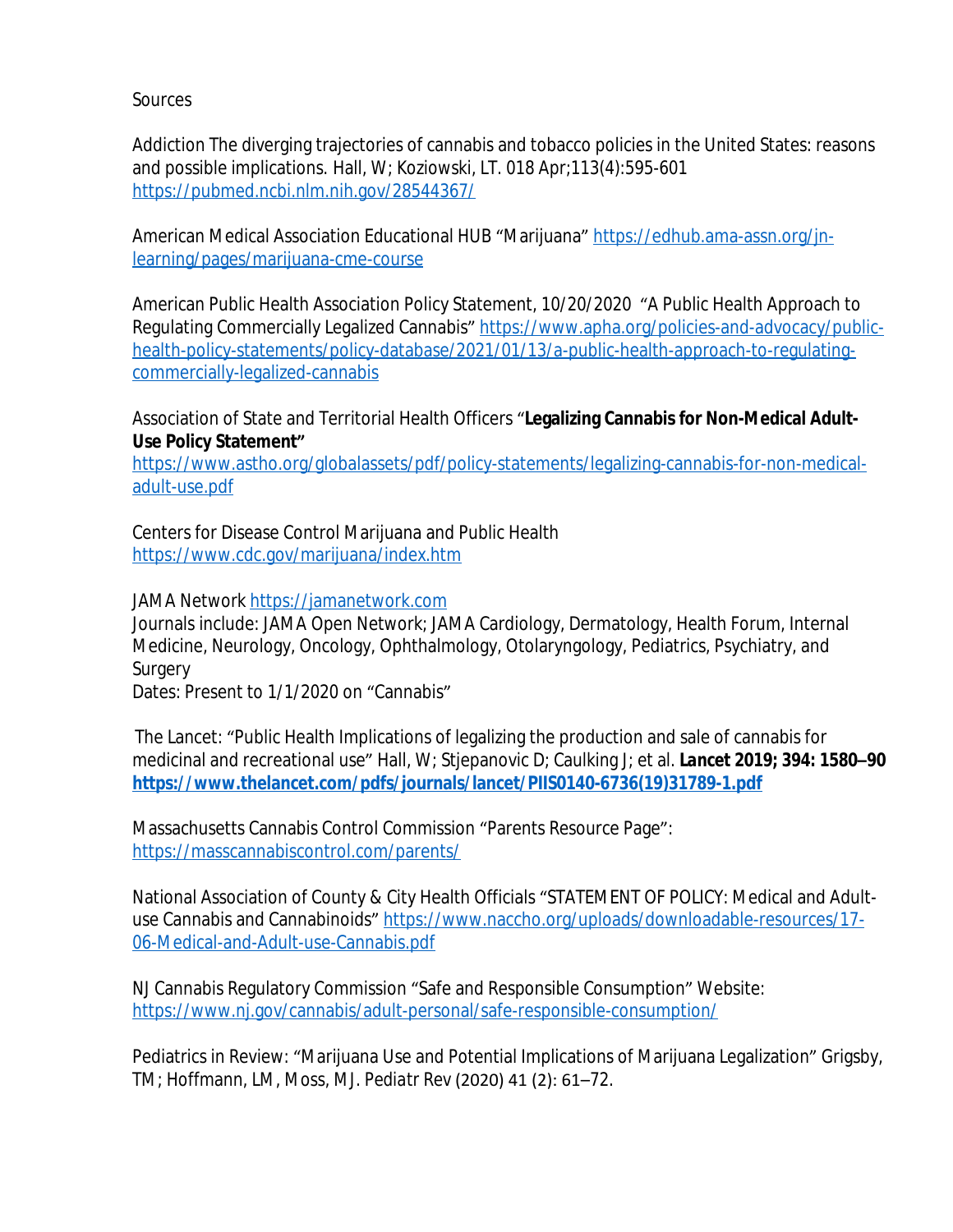Princeton Cannabis Task Force Report, November 23, 2021, Available on Princeton Council Website [https://princetonnj.iqm2.com/Citizens/Detail\\_Meeting.aspx?ID=1381](https://princetonnj.iqm2.com/Citizens/Detail_Meeting.aspx?ID=1381)

References Offered by Citizens to Board of Health on Location Impact

SAMHSA: Preventing Mamajuana Use Among Teens, 10/2021 <https://store.samhsa.gov/product/preventing-marijuana-use-among-youth/PEP21-06-01-001>

SAMHSA: Substance Misuse Prevention for Young Adults, 12/2019 [https://store.samhsa.gov/product/Substance-Misuse-Prevention-for-Young-Adults/PEP19-PL-](https://store.samhsa.gov/product/Substance-Misuse-Prevention-for-Young-Adults/PEP19-PL-Guide-1)Guide-1

World Psychiatry. Assessing the public health impacts of legalizing recreational cannabis use: the US experience. Hall, W; Linksy, M. World Psychiatry 2020;19:179–186 <https://pubmed.ncbi.nlm.nih.gov/32394566/>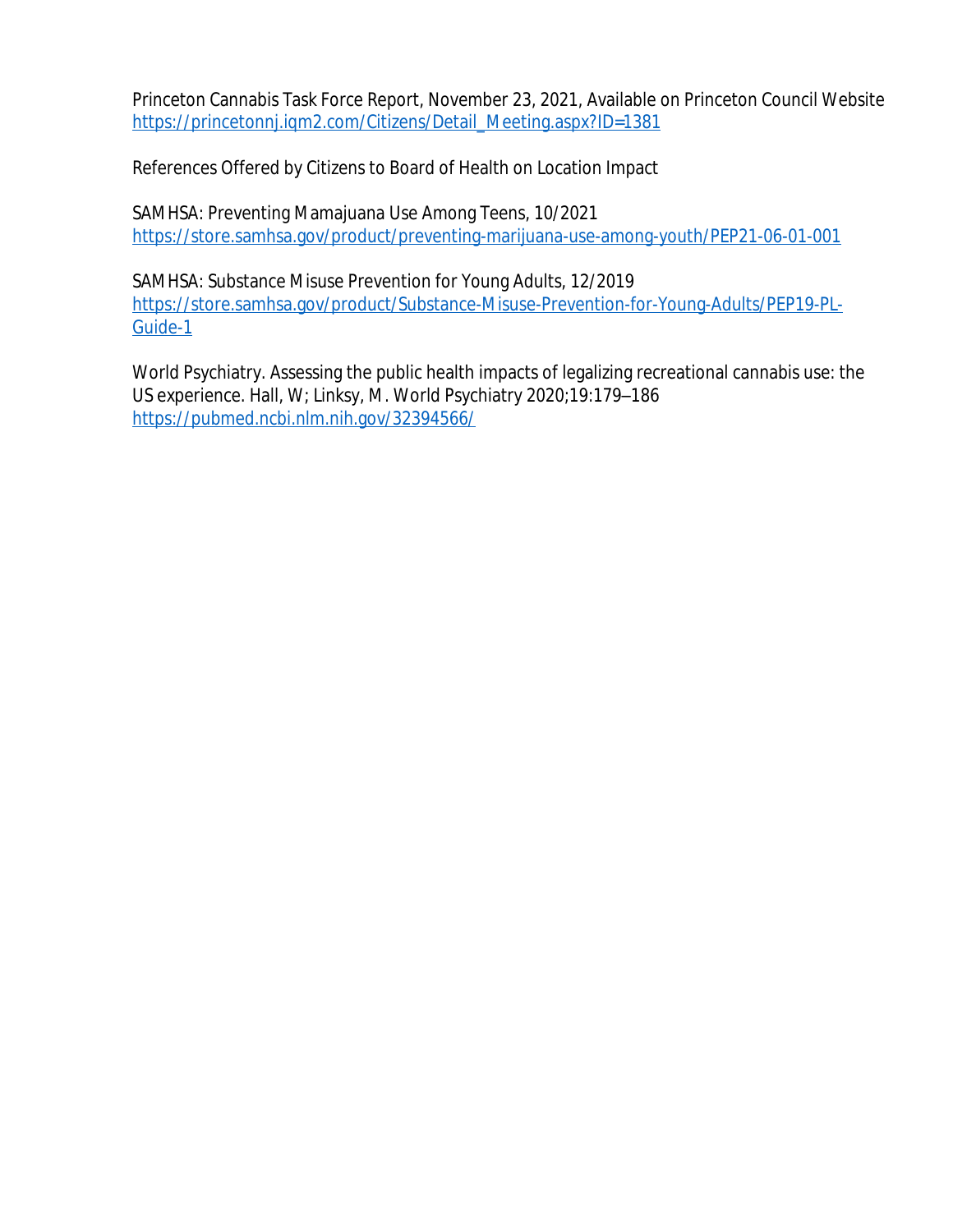# **Cannabis and Health Basics**

Primarily from "Marijuana and Public Health" and JAMA Network articles, Present to 1/2020

- Cannabis is the most used federally illegal drug in the United States; 48.2 million people, or about 18% of Americans, used it at least once in 2019.
- Approximately 3 in 10 people who use marijuana have cannabis use disorder (CUD). For people who begin using marijuana before age 18, the risk of developing CUD is even greater.
- Cannabis use directly affects the brain, specifically the parts of the brain responsible for memory, learning, attention, decision-making, coordination, emotion, and reaction time. Infants, children, and teens (who still have developing brains) are especially susceptible to the adverse effects of cannabis.
- Long-term or frequent cannabis use has been linked to increased risk of psychosis or schizophrenia in some users.
- Using cannabis during pregnancy may increase the person's risk for pregnancy complications. Pregnant and breastfeeding persons should avoid cannabis.
- The following includes further details of the potential health effects of cannabis use.
	- Addiction

As noted above, studies have estimated that up to 3 in 10 people who use cannabis may be classified as having cannabis use disorder, which includes craving use, using more than intended, trying but failing to quit, and using and/or continuing to use despite problems at home school or work.

Cannabis THC concentrations are higher than previously used in the illegal market, with the average THC concentration in a small sample of states with RCL being 22%. It is possible, but not proven, that routine use of cannabis with these higher concentrations may lead to increased occurrence of CUD.

• Brain Health

There are both short-term effects (thinking, attention, memory, coordination, movement, and time perception) and long-term effects (brain development), in users, during pregnancy, and

• Cancer

Cannabis use among persons with cancer, either to alleviate pain or treat nausea and other side effects of therapy, is one of the strongest documented medicinal uses of cannabis.

While it seems logical that using cannabis by smoking might lead to either respiratory cancers and/or other lung diseases like chronic obstructive pulmonary disease, this has not been documented. There is some evidence that frequent cannabis smoking may increase the risk of testicular cancer.

Use of cannabis by vaping potentially can lead to the respiratory condition known as 'vape lung', but it has so far been difficult to differentiate the impact cannabis may have on a condition that may also be caused by vaping other products, including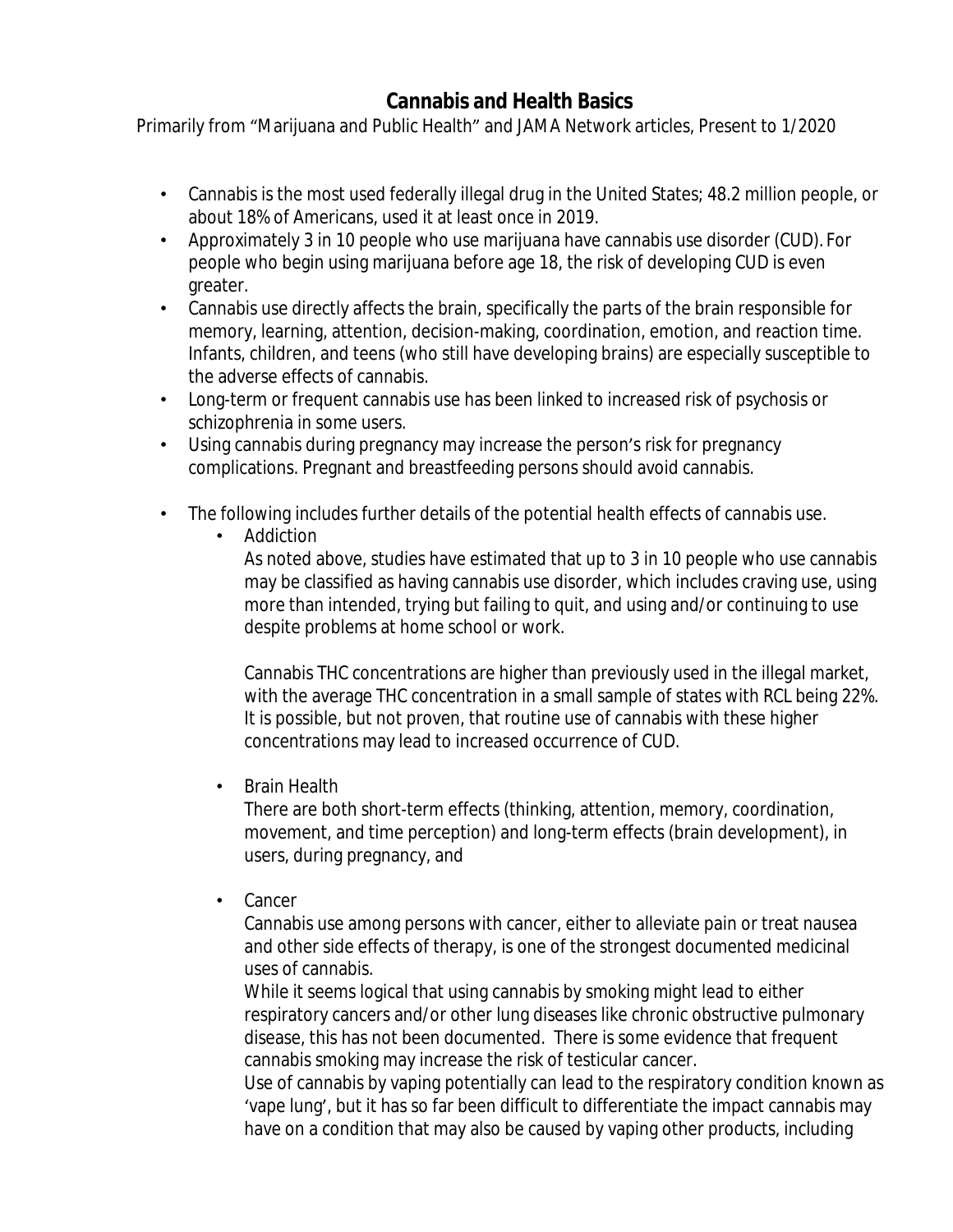tobacco, or adulterants in illegal cannabis products.

• Driving

Cannabis use has a direct effect on reaction time, decision making time, coordination, and perception. All these effects suggest that cannabis use is likely to lead to impaired driving. It is not clear how time since use and/or concentration of use impact impaired driving.

• Heart Health

Smoked cannabis clearly can cause acute increases in heart rate and blood pressure. There is no definitive distinction whether these effects occur independent of smoking cannabis or are primarily due to that form of use. Nonetheless, in persons with already compromised cardiovascular health, this might likely increase stroke and/or heart attacks.

• Lung Health

While cannabis smoking, either combustible or via vaping, can damage lung tissue and small blood vessels, there is no strong evidence that cannabis use increases either chronic obstructive pulmonary disease or lung cancer.

• Mental Health

Along with its well described pleasant or euphoric effects, cannabis use can cause disorientation, anxiety and/or paranoid ideation. There is some evidence that daily use, especially when initiated at an early age, may lead t and increase in psychotic events.

• Pain

Pain treatment is the most common use of medicinal cannabis, although the data on the efficacy of either the form, concentration, or frequency of use on specific types of pain is still under intense research.

It is possible that the use of cannabis products for 'self-medication' of pain post RCL occurs, but it has been difficult to differentiate such use from strictly recreational use.

• Pregnancy

Cannabis use in pregnancy, whether to treat conditions like nausea or for recreational use, may impact fetal development, either by known pathways (e.g., smoking cannabis, which like any smoking leads to increased CO2 concentrations in the blood) or less well-defined pathways if ingested.

There is some evidence from California that nearness to a cannabis dispensary is associated with an increased incidence of cannabis use during pregnancy, but the causal link between these are not well established.

• Poisoning

Edible forms of cannabis, including foods, drinks, or solid 'gummy'-like forms, have been implicated in an increased in unintentional poisonings in most states that have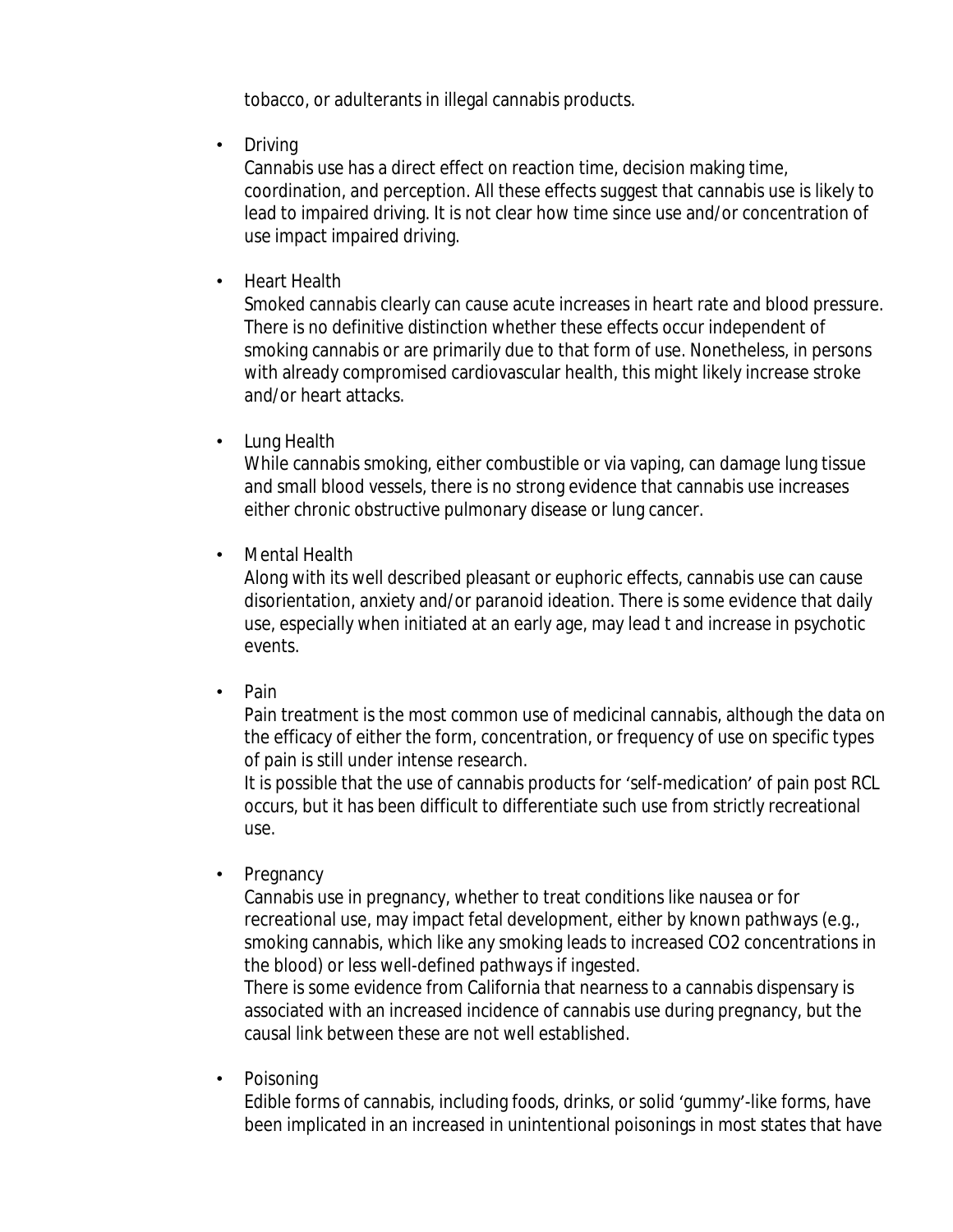initiated RCL, and across Canada after sales of edibles were legally allowed. Even intentional use may lead to poisoning, as edibles take longer to have an effect, and their effects last longer, and thus may lead uses to take further doses while the initial dose has yet to take effect.

• Risk of using other drugs

There is no evidence that cannabis use increases the risk of using such as cocaine or heroin; there is limited evidence that it may increase the likelihood of opioid use, but this is confounded with the use of opioids and cannabis for pain relief. What is less clear is whether legalized cannabis use may lead to increased use of cannabis with other legal intoxicants, specifically alcohol or, is smoked, might lead to increased use of tobacco, either in combustible or vaping modalities. |

• Second-Hand Cannabis Smoke Second-hand cannabis smoke may have similar harmful effects as such exposure to

tobacco smoke, including heart and lung damage. Documentation of such effects of cannabis are still being investigated.

Children who live in homes with adults who use cannabis have detectable

Senior Health

There is some data that there is increased use among those greater than 65 after legalized cannabis. As this is a population that used lower concertation cannabis in the past but are now using cannabis of much higher concentration, there have been reports of cognitive impairment that can be confused with other types of cognitive impairment in seniors.

• Teens

Teen use of cannabis is very prevalent in the United States, with estimates in 2019 of 37% 'ever use' and 22% 'use in the last 30 days'. There is no reason to believe that these proportions don't apply to the teen population in Princeton. There is also high proportion of middle and high school students who report vaping cannabis – 8% of 8<sup>th</sup> graders, 19% of 10<sup>th</sup> graders, and 22% of 12<sup>th</sup> graders.

The health impacts on youth as like those outlined above by organ system but may be more severe and/or permanent given their developmental stage. Along with the various cognitive problems outlined above, youth may experience more mental health problems, driving problems, and potential for CUD than those older persons using the same amount of cannabis.

Youth are particularly sensitive to 'normative' issues around substance use and other behaviors; this has been repeated shown with tobacco and vaping use, especially with advertising and/or opinion leader use and endorsement.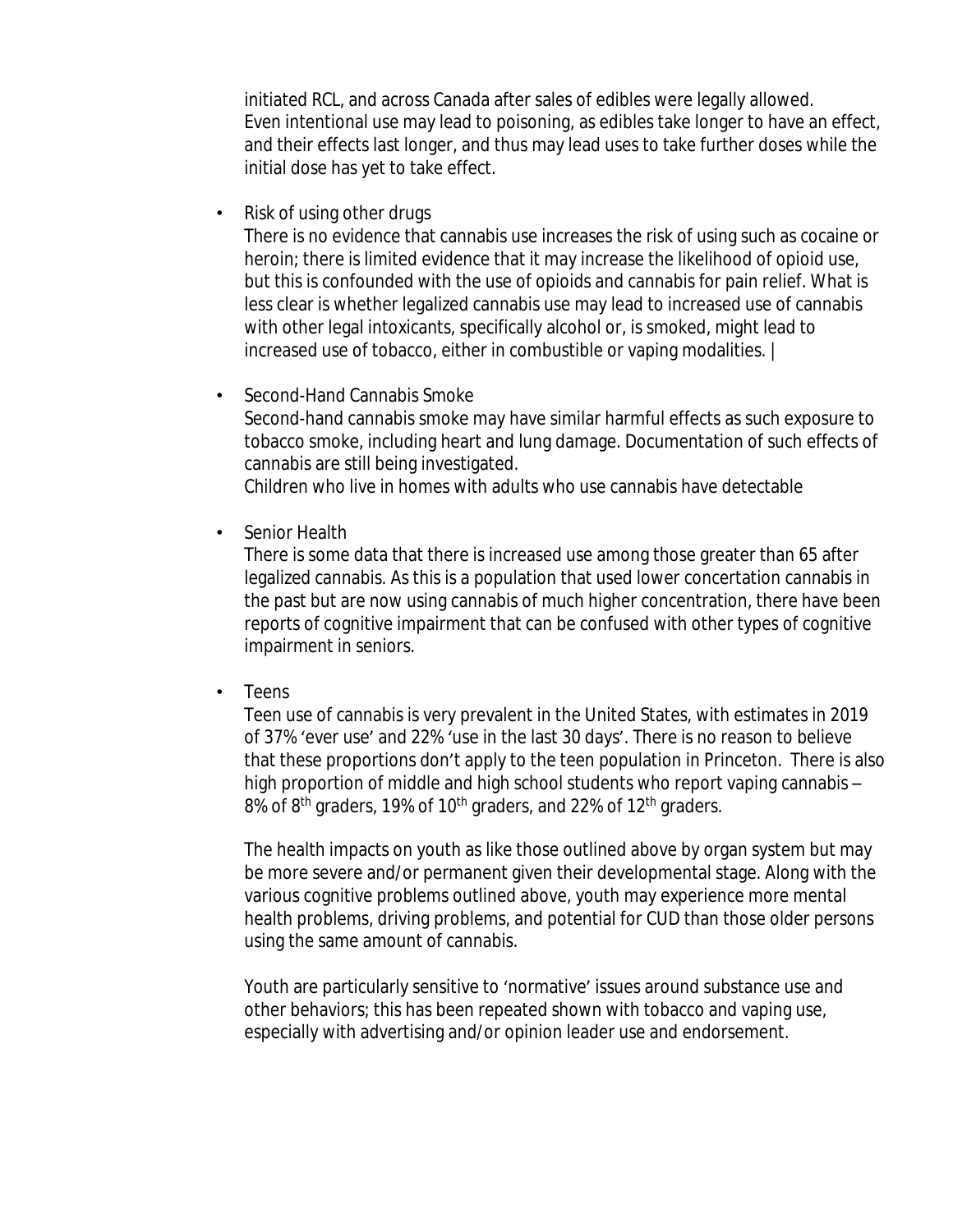## **Use Trends: General and Among Higher Risk Populations Primarily From**

JAMA Network review **SAMHSA** Preventing Marijuana Use Among Teens SAMHSA: Substance Misuse Prevention for Young Adults, 12/2019

**Assessment of Use of cannabis products, legal or illegal, can best be characterized as 'unstable', both across the US and within the two other counties (Canada and Uruguay) that have legalized cannabis use on a large scale. Only Canada has a large scale, reasonably standardized national data set to assess trends of usage and health harms, and that is very recent.**

**Within the US, attempts to assess the impact of recreational cannabis legalization are hampered by substantial differences between state legalization parameters, differences in local (municipal or county wide) implementation of sale, and incomplete or even non-existent data collection in states with legalized sale. Most current data still come from self-reported use surveys or research studies that relay on access to clinical encounter data from large health systems. Unless and until standardization of availability, usage patterns, and data collection occur, clear predictions of use trends and health impacts should be presented in qualified terms.**

**With these substantial caveats in mind, several comments about use are possible.**

- **• Is underage cannabis use increasing, decreasing or stable?**
	- **• Between 2014 and 2019, there was a 9% five-year increase among college aged students (Monitoring the Future), from 38% to 43% for usage within the past year.**
	- **• Among high school aged youth, daily use increased from 2017 to 2019, with 6.4% of seniors reporting daily use. In 2020, there is preliminary data that there was a marked (self-reported) decrease in daily cannabis use, both vaping and other use, among high school aged youth. The cause or causes of this decrease, and its permeance, cannot yet be determined.**
	- **• Past month use increased in 8th and 10th graders from 2016 to 2020 from 5.4% to 6.4%, and 14.0% to 16.6%, respectively. In other words, past month use increased 7% among 8th graders and 21% among 12th graders over that period.**
	- **• Past year use among 10th and 8th graders also increased from 2016 to 2020 during that period (28.8% and 11.8%, respectively) while 12th grade use within the last year was stable at the high rate of 35.7%.**
	- **• Past year cannabis vaping increased from less than 10% to 22.1% among 12th graders in 2020, and up to 8.1% among 8th graders in 2020. In 2019, use prevalence among youth was similar among Hispanic, white non-**
	- **• Hispanic, and black youth, and markedly lower among Asian youth.**
- **• How big was the reported drop in all illicit drugs in 2020 among youth, and what does it predict?**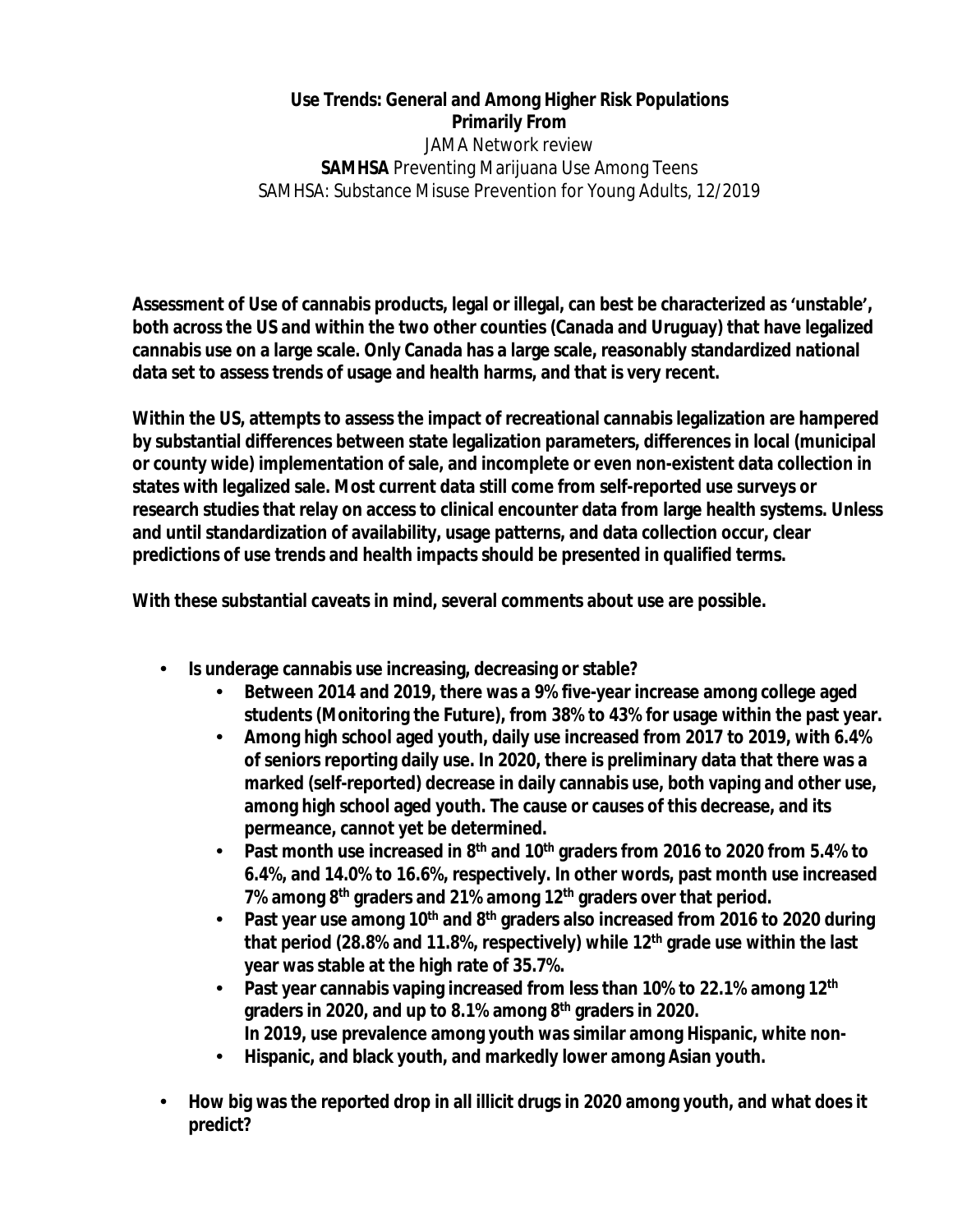- **• While 30.5% of high school seniors reported cannabis use during the last year in 2020, nonetheless, the reported 12-month prevalence of use dropped among all high school aged students in 2020.**
- **• The percentage of adolescents reporting ANY substance use DECREASED significantly in 2021 among eighth, 10th, and 12th graders in the United States.**
- **• These findings represent the largest one-year decrease in overall illicit drug use reported since the survey began in 1975**
- **• These data summarize the experience for all states, with or without cannabis legalization.**
- **• Does legalization DECREASE high school usage?**
	- **• Using data from the Youth Risk Behavior Survey (YRBS) for the period 1993-2017, Anderson et al found that RML adoption was (temporally) associated with an 8% decrease in the odds of marijuana use among high school students.**
	- **• These authors, however, had pre-legalization and post-legalization data from only 7 states and pre– and post–recreational sales data from only 3 states, calling into question the generalizability of their results**
	- **• Data post 2017, as noted above, show increases in usage up to 2020 – in all ages.**
- **• What is the impact of legalized non-combustible cannabis sale on accidental ingestion?**
	- **• Most states with legalized sale of edible forms of cannabis, either lozenge or socalled edible forms, report increased in accidental ingestion among young children leading to a demonstrable increase in emergency room visits and calls to poison control hotlines.**
	- **• This data is most detailed among early state RCL adopters (e.g., Colorado) and nationwide (e.g., Canada) analysis.**
- **• What are trends among other higher risk populations?**
	- **• There is evidence of increased use among those pregnant and those over 65 years of age in states that have RCL. Some of the data is based on pre-natal visit screening, while other data is still self-reported survey data.**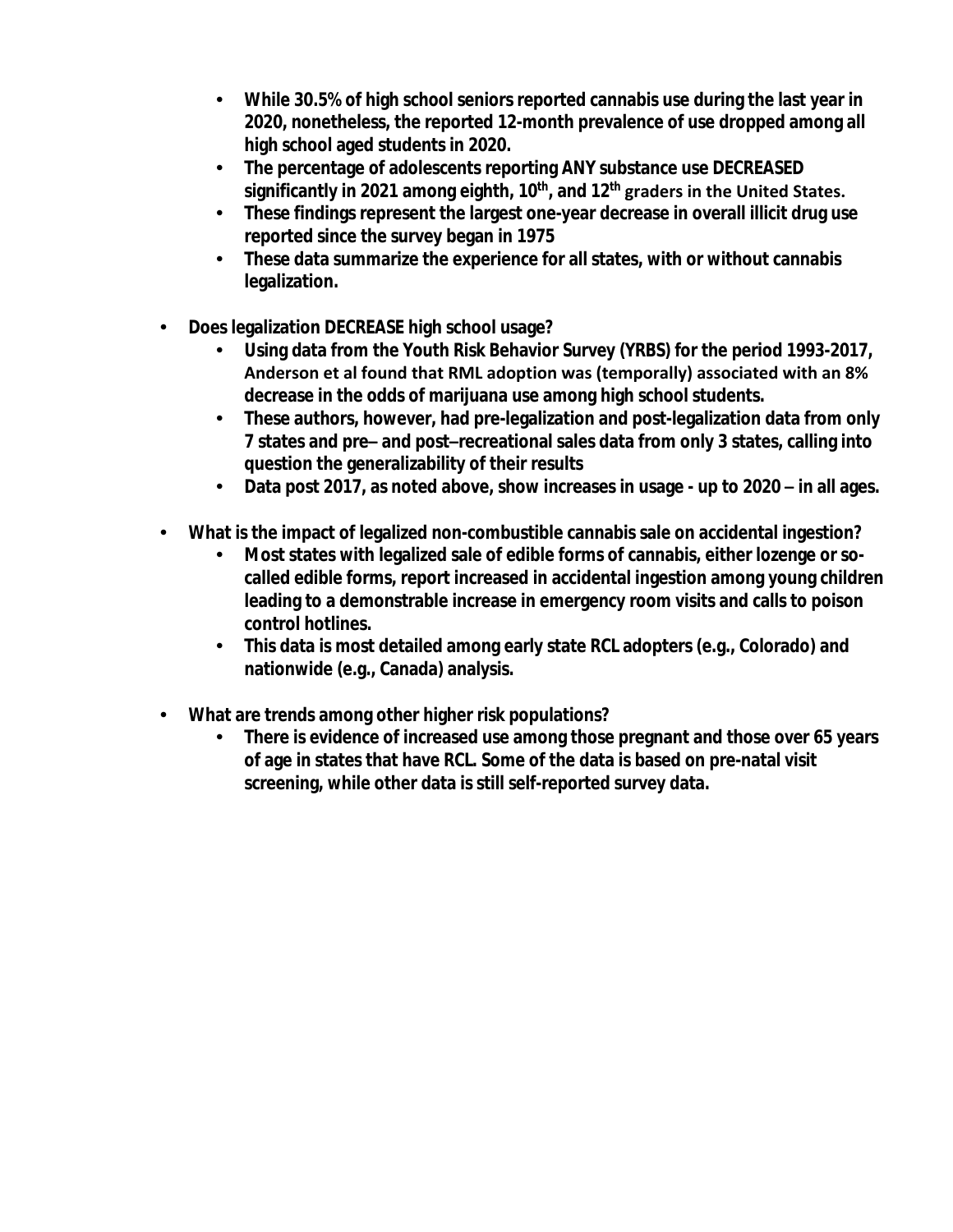### **Actions That Are Likely to Increase or Decrease Youth Cannabis Use Primarily from**

Massachusetts Cannabis Control Commission "Parents Resource Page" NJ Cannabis Control Commission Webpage **SAMHSA: Preventing Marijuana Use Among Teens, 10/2021**

There are great differences between decriminalizing and destigmatizing use as illegal verses 'normalizing' or otherwise encouraging its use. Decades of experience in minimizing the impact of legal or illegal drug use among youth exist, although data driven prevention activities are typically implemented in piecemeal fashion at the local, state, and national levels. A primary component of such mitigation is easy access to information on use impacts among both parents and youth, as well as easy access to treatment for either acute or chronic use problems.

While the legality of tobacco use is often used as an argument FOR local access to cannabis, tobacco control efforts over the past 40 plus years show that limiting access, decreasing advertising, and avoiding normalizing use all delay initiation of use among youth, and mitigate overuse among already users

Unfortunately, despite imminent availability of recreational cannabis in Princeton by delivery, educational resources and treatment options are not easily available. A review of the current NJ Cannabis Control Commission webpage reveals minimum information on the potential health impacts of cannabis use, and virtually no resources for communities, parents, or youth regarding cannabis use; nor is there any mention (or as far as we can ascertain, a plan for) a cannabis hotline. Comparison of the NJCCC webpage to that of a state that is generally accepted among public health professional as the most like New Jersey – Massachusetts – shows the Massachusetts Cannabis Control Commission site to have substantial educational resources, as well as a link to a hotline.

One proven model of analyzing the factors that protect or put individuals at risk for usage is titled the 'Socio-Ecological Model'. Assessing community policy, school policy, family relationships, and individual and peer impact, this model offers many potential areas of increasing protection and decreasing risk of initiation of use, or increased use if already using, among youth. Among the most relevant factors include the following:

- Individual/Peer: Peer disapproval of cannabis use, involvement in sports and/or physical activities, specific future college or career aspirations VS Perceptions of peer cannabis use, low perceived harm of cannabis use, access to less obvious forms of cannabis
- Family: Parental identification, parental monitoring of behavior, perceived parental trust and negative opinion of cannabis use VS parental acceptance of substance use, parental or sibling substance use
- School: School belonging and involvement, remedial approach to cannabis use violations vs low policy enforcement, punitive school policies (e.g., out of school suspension) for cannabis use.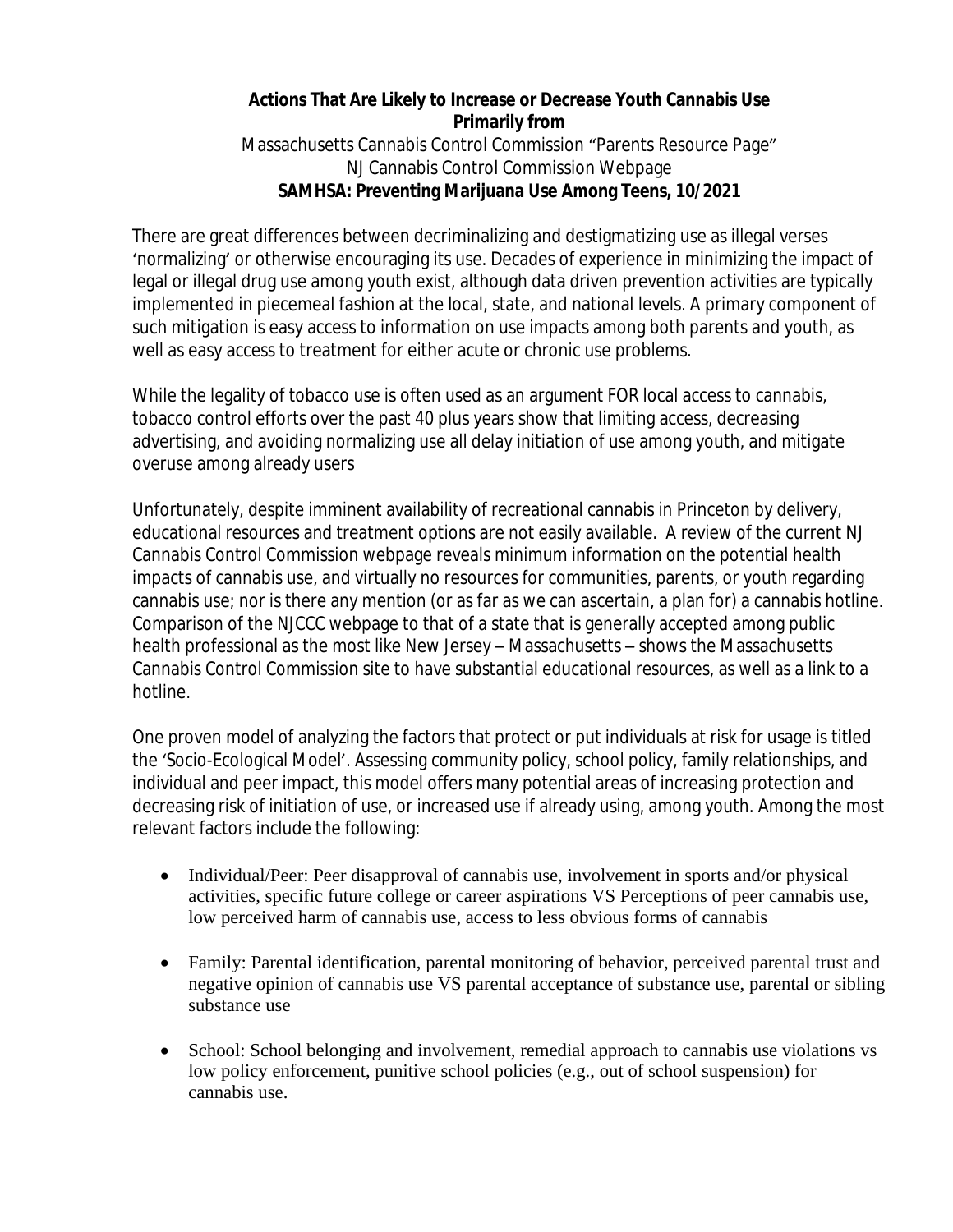Community: Prosocial opportunities (community sports, youth programs, etc.) and community norms that discourage use VS widespread availability of cannabis, greater cannabis outlet density, exposure to cannabis marketing, new products that make cannabis use easier.

The first three of the domains in this model require concerted efforts to share information with students and parents, active schools' discussion and policy planning and implementation, and serious consideration for the long-term impact of local cannabis sale and local attitudes to such sale.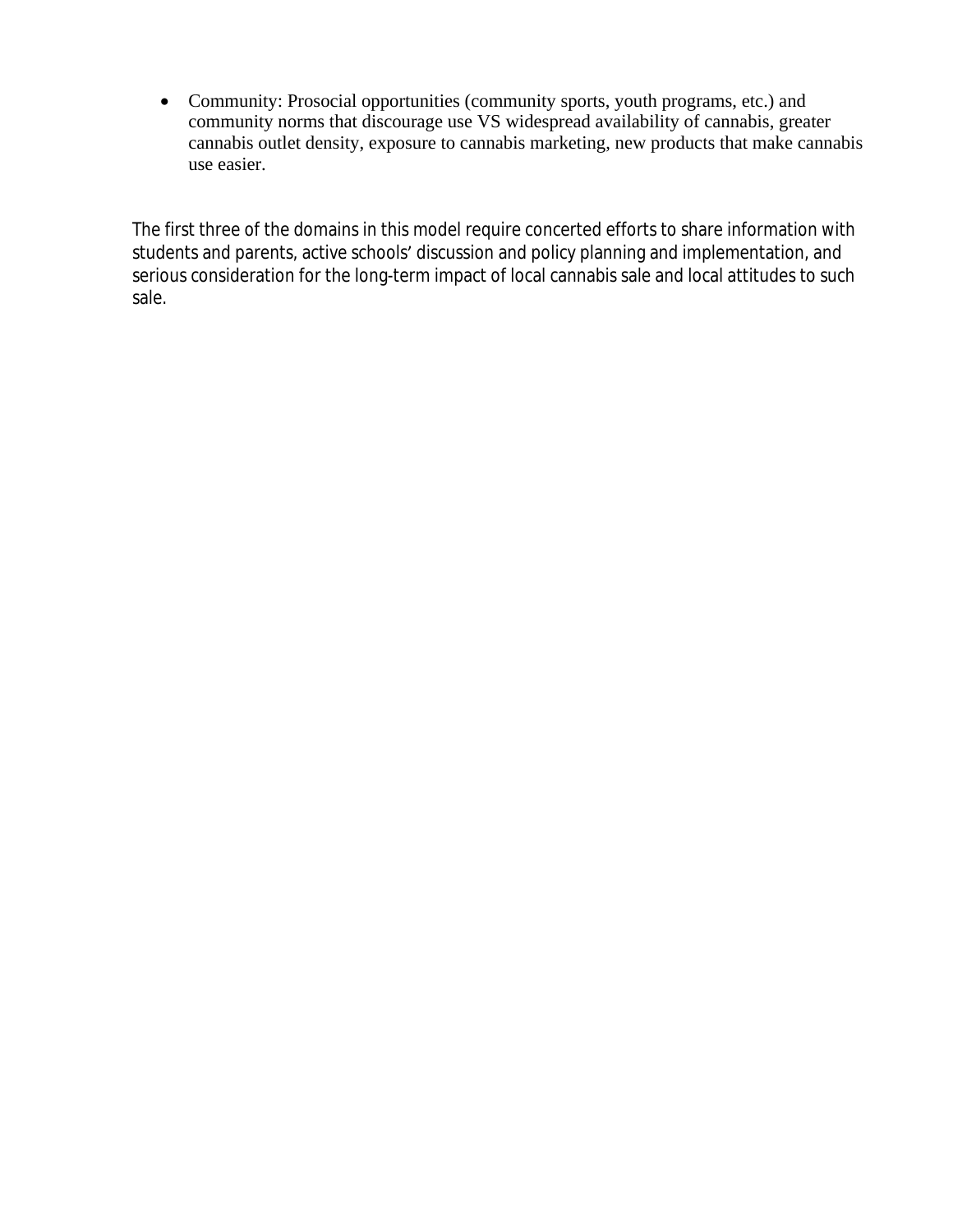Predicting Local Health Impacts of Recreational Cannabis Legalization & Sale Primarily from American Public Health Association Policy Statement The Lancet: "Public Health Implications of legalizing the production and sale of cannabis for medicinal and recreational use" Pediatrics in Review: "Marijuana Use and Potential Implications of Marijuana Legalization" World Psychiatry: "Assessing the public health impacts of legalizing recreational cannabis use: the US experience"

This area is easily the most speculative area, due primarily to the constantly evolving and piecemeal implementation of RCL in the United States. As the commercialization of cannabis use is incomplete, it is at least possible – and perhaps likely – that current data will underestimate immediate health impacts of RCL. Furthermore, longer term impacts could easily not be seen until later, especially if there are impacts among regular users of lower doses.

Going by historical parallels to both alcohol and tobacco regulation, it is logical – but not proven – that access to recreational cannabis, at lower cost and higher potency, will lead to more frequent use among current users, initiation of use among never users, and increases in cannabis use disorder, along with the other health impacts noted above.

Behavioral Health Impacts: It is a truism that is likely valid that the US in general, and New Jersey in particular, has an imbalance among those either seeking or who could befit from behavioral (i.e., mental health) care and the availability of affordable such care.

Thus, any increase in the negative behavioral effects of cannabis use will likely increase this mismatch of needed and care, especially among those already underserved either due to lack of insurance, non-insurance coverage of care, or paucity of providers.

Health benefits: One of the most difficult areas to predict is the use, and assessment of use, for health conditions that may – or may not 0- benefit from cannabis use. While relatively few conditions have peer reviewed data to back up clear benefits of cannabis use, many other conditions are said to benefit from cannabis use. With RCL, there is likely to be an increase in selfmedication without analysis of benefit for many conditions, as provider-supervision will no longer be necessary unless the patient seeks it.

Social Health Impacts: While this report has focused primarily on direct acute or chronic health impacts of cannabis use, a broader 'social health' view would include issues like impact on injury occurrence and prevention (both traffic 'accident' and other harms associated with use); the impact of 'normalization' of cannabis use on use of other substances; and the potential social benefits of RCL beyond the benefits of decriminalization and expungement of petalites that were differentially applied in the past.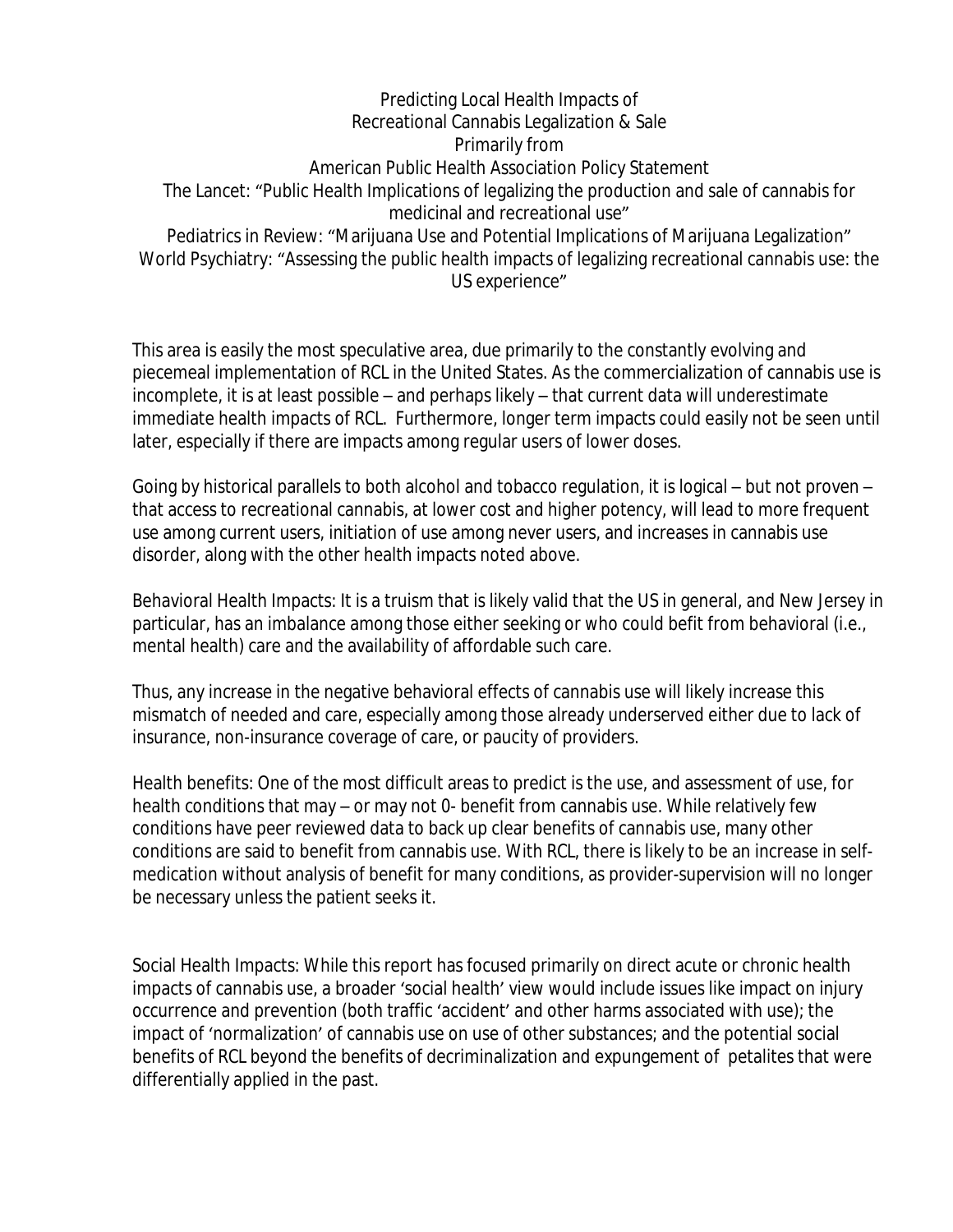Other social benefits cited – but unproven – would be a decrease in criminal activity associated with cannabis sale and the benefits that would come with such a decrease.

Finally, the costs – both financial and 'opportunity' costs of regulation and enforcement, especially among systems that are all acknowledged to be stretched to their limits – the public health system, heath care system, school system – are unclear. Certainly, these systems have not prepared substantially new actions in preparation for the imminent recreational sale of cannabis in New Jersey. How, and if, such new actions are planned, financed, and implemented are all to be answered in the future.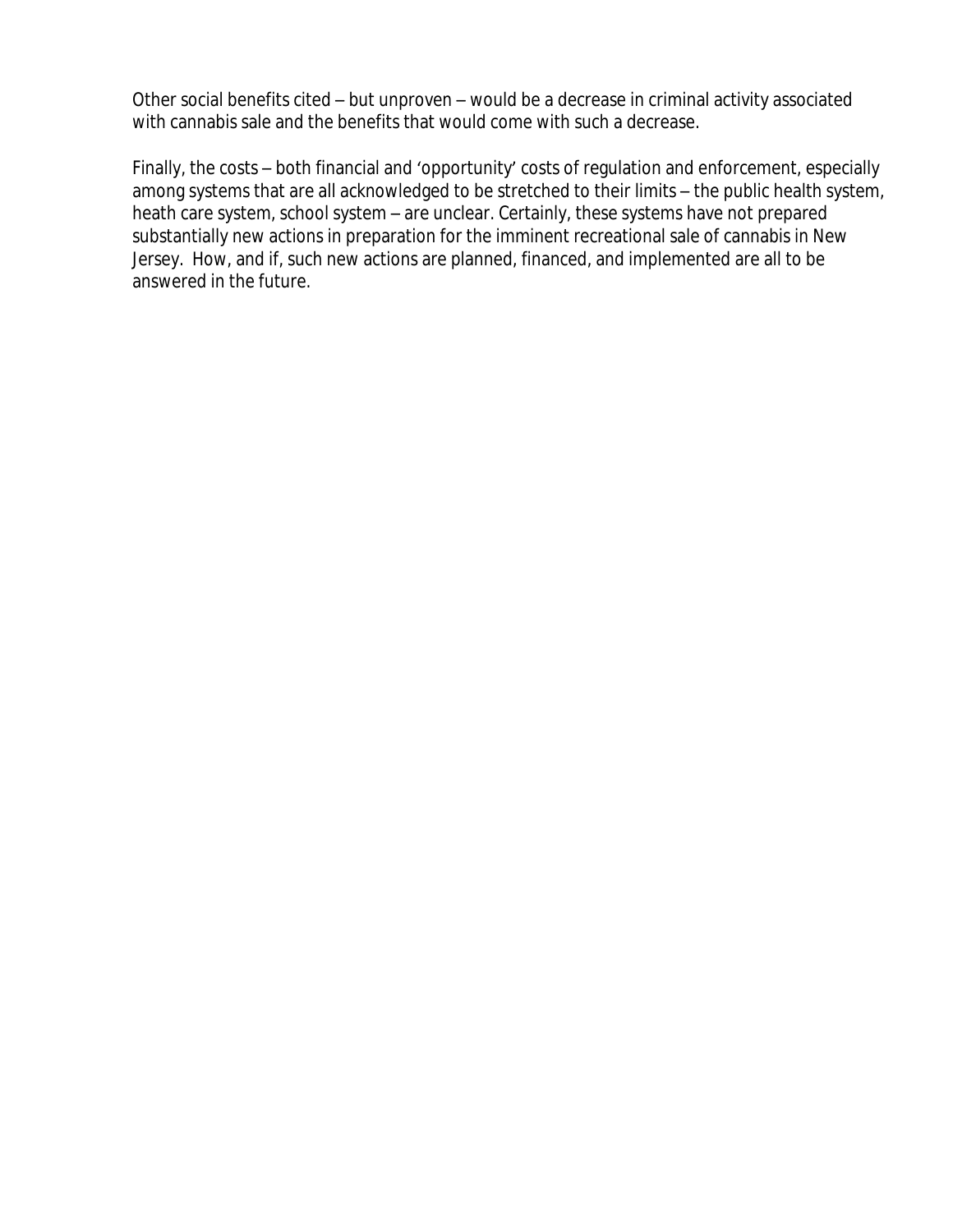### Draft 3-04-2022

### Resolution to Defer Licensing for Retail Sale of Cannabis in Princeton Pending Implementation of Public Health Safeguards

1. Whereas the removal of legal penalties for recreational cannabis use is consistent with good public health practice as it attempts to redress harms caused to populations who have been inequitably impacted by prior drug policies.

2. Whereas the CREAMM Act establishes recreational cannabis markets in NJ, provides for social justice and equity concerns, sets minimum standards to protect the health of users, and removes the burden of criminal penalties for personal use.

3. Whereas recreational cannabis use is already a problem for some members of our community, especially those most vulnerable to its negative health effects, notably youth, those pregnant, older adults, and those with mental health issues which predispose to higher risk from use.

4. Whereas under the new state regulations, local delivery of products will be allowed for medical marijuana patients with access difficulties.

5. Whereas the commercial availability of cannabis is likely to increase recreational use of cannabis in our community, including by individuals who are more vulnerable to its negative health effects.

6. Whereas currently available evidence does not support the conclusion that the local retail sale of cannabis though dispensaries, including promotion of such sale, will lead to a net health benefit.

7. Whereas evidence regarding the impact of recreational cannabis legalization on underage use is currently subject to significant uncertainty, including any correlation between proximity/density of retail and underage use.

8. Whereas the 'normalization' of tobacco and/or alcohol use by exposure to local sale and changes in local attitudes towards use has been shown to increase youth usage.

9. Whereas the sale of recreational cannabis in New Jersey is imminent, and sale by delivery could begin as early as mid-March 2022.